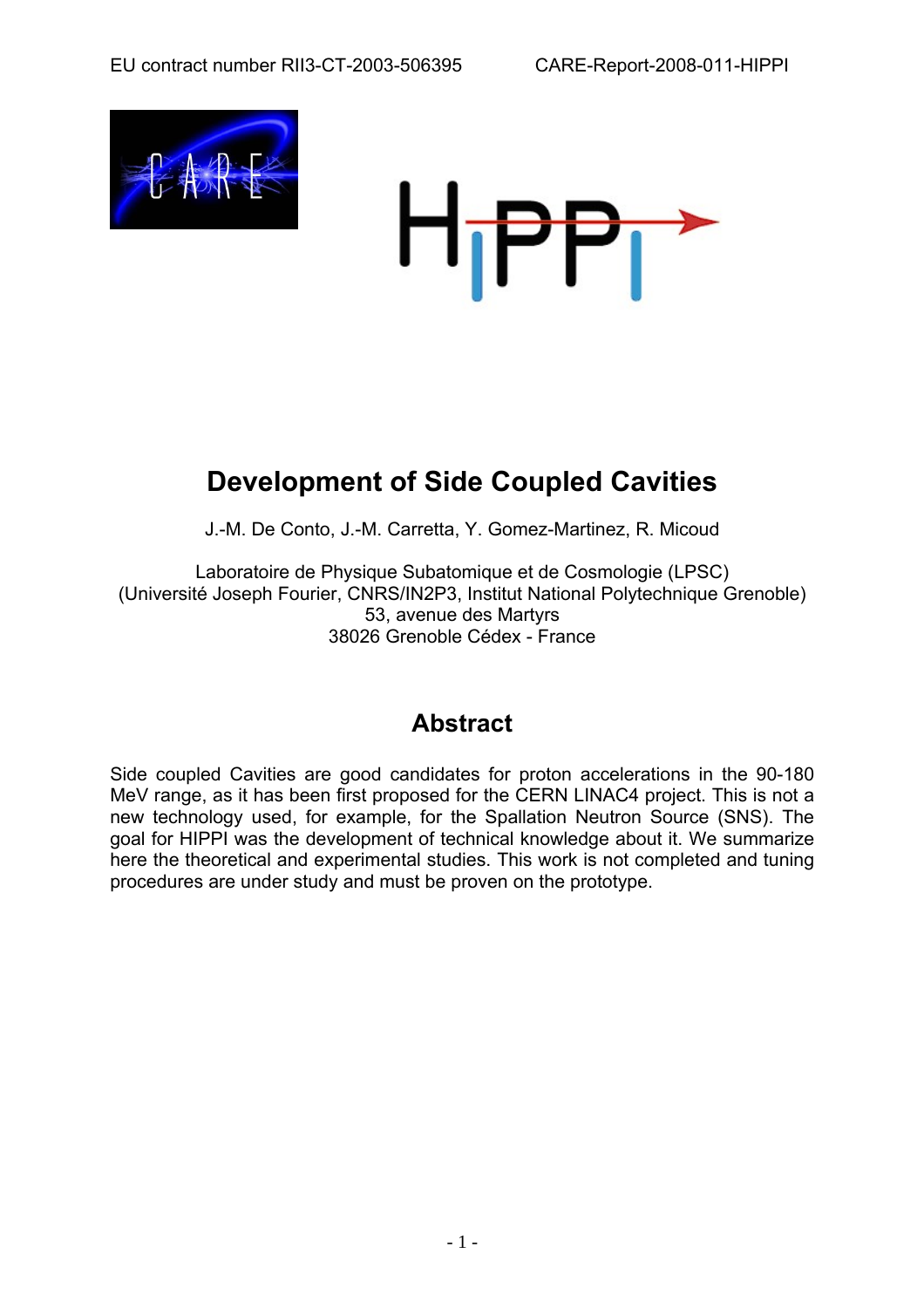## **1 Side Coupled Cavities**

We present here a brief summary of side coupled cavities. A Side Coupled Linac is made of a lump chain of resonant cavities, alternatively accelerating and coupling, as shown on the drawing given Figure 1.1. This set of cavities is equivalent to a lumped chain of RLC circuits (figure 1.2).



Figure 1.1: Accelerator tank (figure CERN) as initially proposed for the high energy part of LINAC4



Figure 1.2: Equivalent circuit

|                     | 100        | 120                         | 140         | 160        |
|---------------------|------------|-----------------------------|-------------|------------|
|                     | <b>MeV</b> | <b>MeV</b>                  | MeV         | <b>MeV</b> |
| β                   | 0.428      | 0.462                       | 0.492       | 0.52       |
| $D$ (cm)            | 28.83      | 28.99                       | 28.78       | 28.86      |
| $L$ (cm)            | 9.108      | 9.838                       | 10.48111.06 |            |
| g (cm)              | l2.6       | 3.1                         | 3.4         | 3.8        |
| g/L                 | 0.285      | 0.315                       | 0.324       | 0.343      |
| Q                   |            | 20795.122120.823003 23884.4 |             |            |
| ZT <sub>2</sub>     | 34.863     | 37.623 39.77141.486         |             |            |
| $(M\Omega/m)$       |            |                             |             |            |
|                     | 0.893      | 0.894                       | 0.897       | 0.896      |
| Ep/Eo               | 5.62       | 5.35                        | 5.374       | 5.249      |
| (Kil., 0.799)<br>Ep |            | 0.761                       | 0.764       | 0.746      |
| 3.5MV/m)            |            |                             |             |            |
| ZT2                 | 25.56      | 27.61                       | 29.19       | 30.45      |
| (3%                 |            |                             |             |            |
| Coupling)           |            |                             |             |            |

Table 1.1: SCL parameters for linac 4 (courtesy CERN, Eva Benedico-Mora)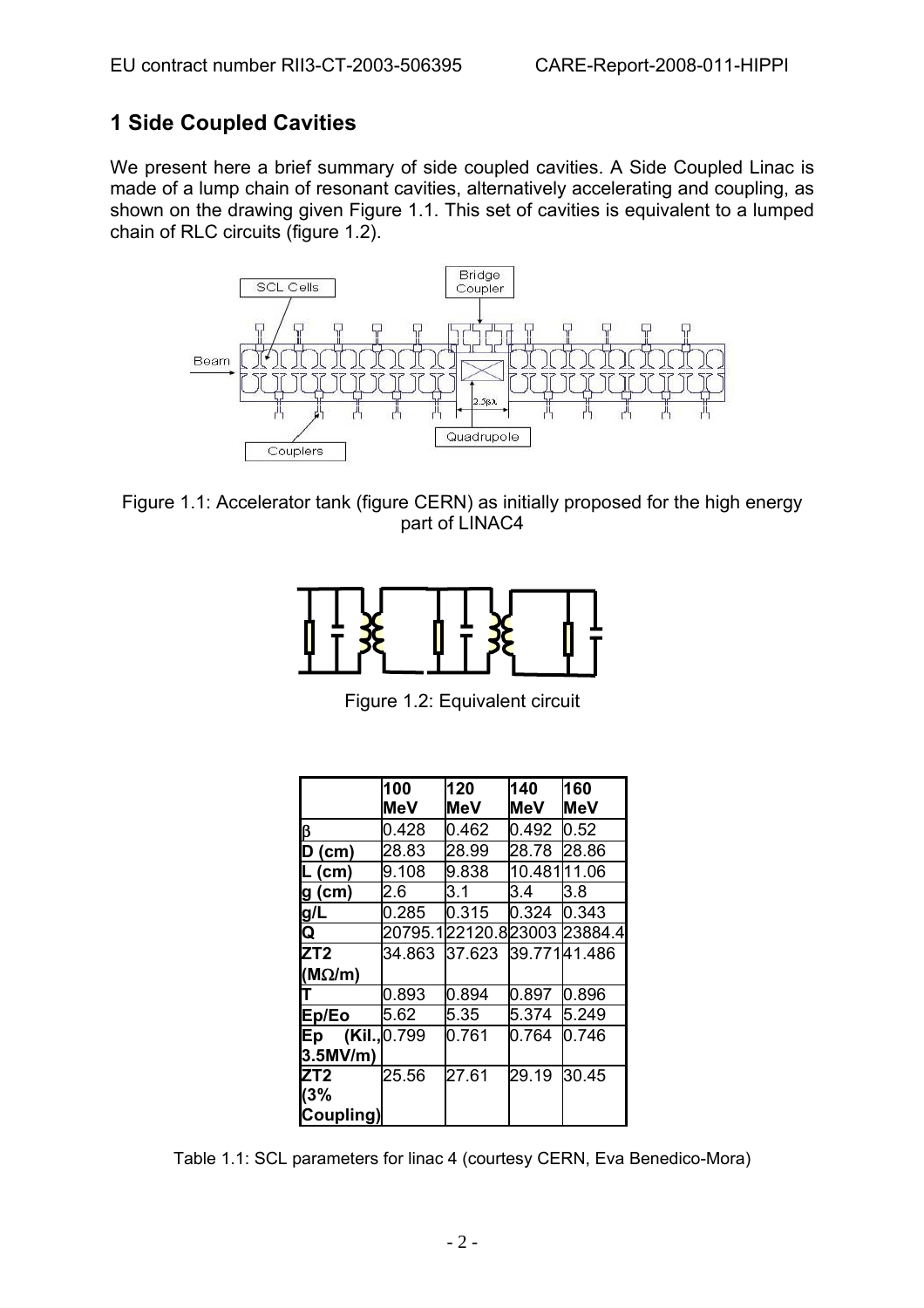If each cavity has the same resonnant frequency  $\omega_0$ , and considering the classical coupling factor k, the eigenmodes  $\overrightarrow{X}_i$  and the eigenfrequencies  $\omega_i$  of such a structure are obtained from the following relations:

$$
M = \begin{bmatrix} 1 & k & 0 & 0 \\ k/2 & 1 & k/2 & 0 \\ 0 & \cdots & \cdots & k/2 \\ 0 & 0 & k & 1 \end{bmatrix} \qquad \begin{aligned} X_{in} = \left[ \cos \frac{\pi in}{N} \right] \exp(j\omega_i t) & i = 0..Nth \, cavity \\ \omega_i = \frac{\omega_0}{\sqrt{1 + k \cos \frac{\pi i}{N}}} \\ \lambda_i = \frac{\omega_0^2}{\omega_i^2}, i = 0..N \end{aligned}
$$

The  $\lambda_i$  values are the eigenvalues of M. The eigenvectors are orthogonal and we suppose now that  $\|\vec{X}_q\|$  = 1 (orthonormal basis). For a perfect structure, all the modes are on a coslike curve (figure 1.3 left). For a real structure (ie: different frequencies for each cell), the central mode (the  $\pi/2$  mode) is not defined in an unique way (depending on the boundary conditions), and this causes a discontinuity in the curve (the so-called "stop-band", figure 1.3 right).



Figure 1.3: Mode frequency for CERN SCL cavities versus phase shift from cell to cell (radians). The accelerating mode is the central one  $(\pi/2 \text{ mode})$ . Left: perfect structure (identical cells). Right: imperfect structure (different frequency between accelerating and coupling cells).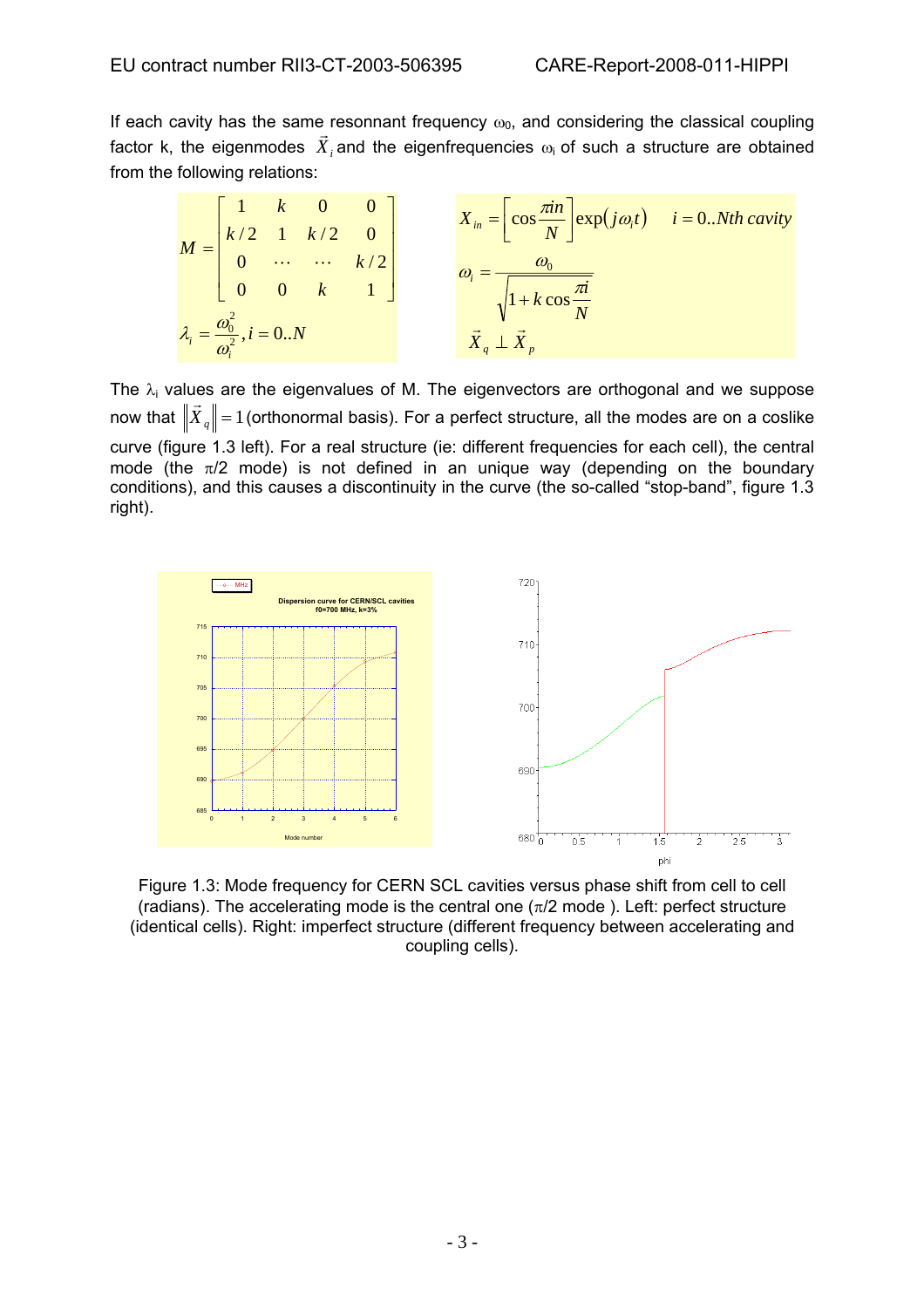## **2 Design**

The Microwave Studio (MWS) software has been used at CERN, as well as HFSS at LPSC to define the cavity structure. The so-called M3 solution has been chosen. Its geometry is 230 mm between cavity axes (accelerating/coupling) and 20mm gap in accelerating cells.



Figure 2.1: Magnetic field for the basic pattern of SCL (2 half accelerating cells + 1 coupling cell), calculated with HFSS

| M1                                                   | Q<br>$(\pi/2)$   | Ιk | $\omega$ 1/2 $\pi$<br>MHz                     | $\omega$ 2/2 $\pi$<br><b>MHz</b> | $\omega$ 3/2 $\pi$<br>MHz | $\omega a/2\pi$<br><b>MHz</b> | $\omega c/2\pi$<br>MHz |
|------------------------------------------------------|------------------|----|-----------------------------------------------|----------------------------------|---------------------------|-------------------------------|------------------------|
| MWStudio 10155 0,4% 738,6                            |                  |    |                                               | 739,67 741,4                     |                           | 739,67740,32                  |                        |
| <b>HFSS</b>                                          | 19956 0,5% 705,8 |    |                                               | 706,5                            | 711.3                     | 706,5                         | 710.59                 |
| M <sub>2</sub>                                       |                  |    |                                               |                                  |                           |                               |                        |
| MWStudio 10902 3% 721,68 731,33 744.07 731.33 733.92 |                  |    |                                               |                                  |                           |                               |                        |
| <b>HFSS</b>                                          |                  |    | 18586 3,4% 697,32 701.13 738.38 701,13 734.05 |                                  |                           |                               |                        |
| M <sub>3</sub>                                       |                  |    |                                               |                                  |                           |                               |                        |
| <b>HFSS</b>                                          | 19128 3%         |    | 688,71 <mark>702,5</mark>                     |                                  | 710,33 702,5              |                               | 696,08                 |

Table 2.1: comparison MWS/HFSS simulations. The M3 solution has been chosen.



Figure 2.2: SCL assembly. The module is made of elementary parts including half an accelerating cell and half a coupling cell. Here, the cooling system for a 15% duty cuycle operation is represented.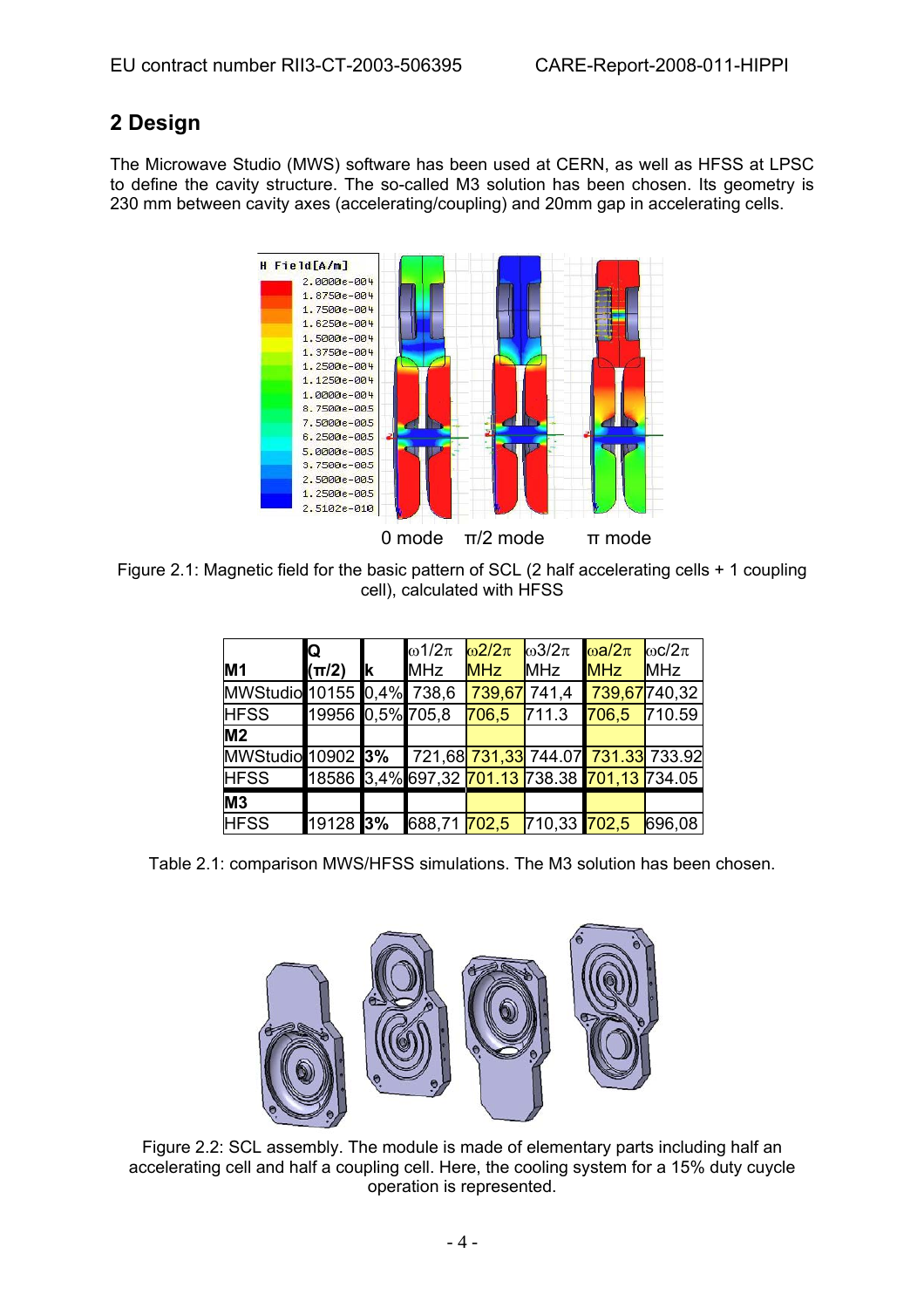## **3 E rror studies**

## **3.1 Sensitivity do errors**

A frequency error (due for example to machining) an a cell error gives a modification of the M matrix, who becomes (I+Λ)M, as follows:

$$
(I + \Lambda)M \text{ where } \Lambda = \begin{bmatrix} \delta_1 & 0 & \cdots & 0 \\ 0 & \delta_2 & \cdots & \cdots \\ \cdots & \cdots & \cdots & 0 \\ 0 & \cdots & 0 & \delta_N \end{bmatrix}
$$

$$
\delta_i = 1 - \frac{1}{\left(1 + \left(\frac{\Delta f_i}{f_i}\right)\right)^2} \approx -2\frac{\Delta f_i}{f_i}
$$

The goal of the study is how to get the mechanical tolerances of the structure. The knowledge of the dependence frequency versus mechanical error is obtained by Superfish simulations.

## **3.2 Single cell perturbation - First order**

The cavity number k est perturbed by an amount  $\delta$ . The accelerating mode is written versus the  $\delta$  up to second order.

$$
X_{\pi/2}^{*} = X_{\pi/2} + \delta A_1 + \delta^2 A_2 \equiv X_{\pi/2} + E
$$
  

$$
\lambda_{\pi/2}^{*} = \lambda_{\pi/2} + \delta \alpha_1 + \delta^2 \alpha_2
$$

The X symbols are the normalized eigenvectors. The star notation is for the perturbed values. The  $\pi/2$  mode has the « q » index.

We write also:

$$
(I + \Lambda) = A
$$

$$
AMX^* = \lambda^* X^*
$$

A is the identity matrix except for the  $k^{th}$  term, equal to 1+ $\delta$ . At first order, writing the development at  $\delta = 0$ , we get :

$$
A'MX^* + AMX'^* = \lambda^* X^* + \lambda^* X'^*
$$
  

$$
A'MX^* + MA_1 = \alpha_1 X + A_1
$$

The prime symbols are for the derivative versus  $\delta$ A'is zero, except for the  $k<sup>th</sup>$  term, equal to 1.

For the  $\pi/2$  mode, (eigenvalue 1), we have :

$$
\begin{bmatrix} 0 \\ \dots \\ X_{qk} \\ \dots \\ 0 \end{bmatrix} + MA_1 = \alpha_1 X_q + A_1
$$

Then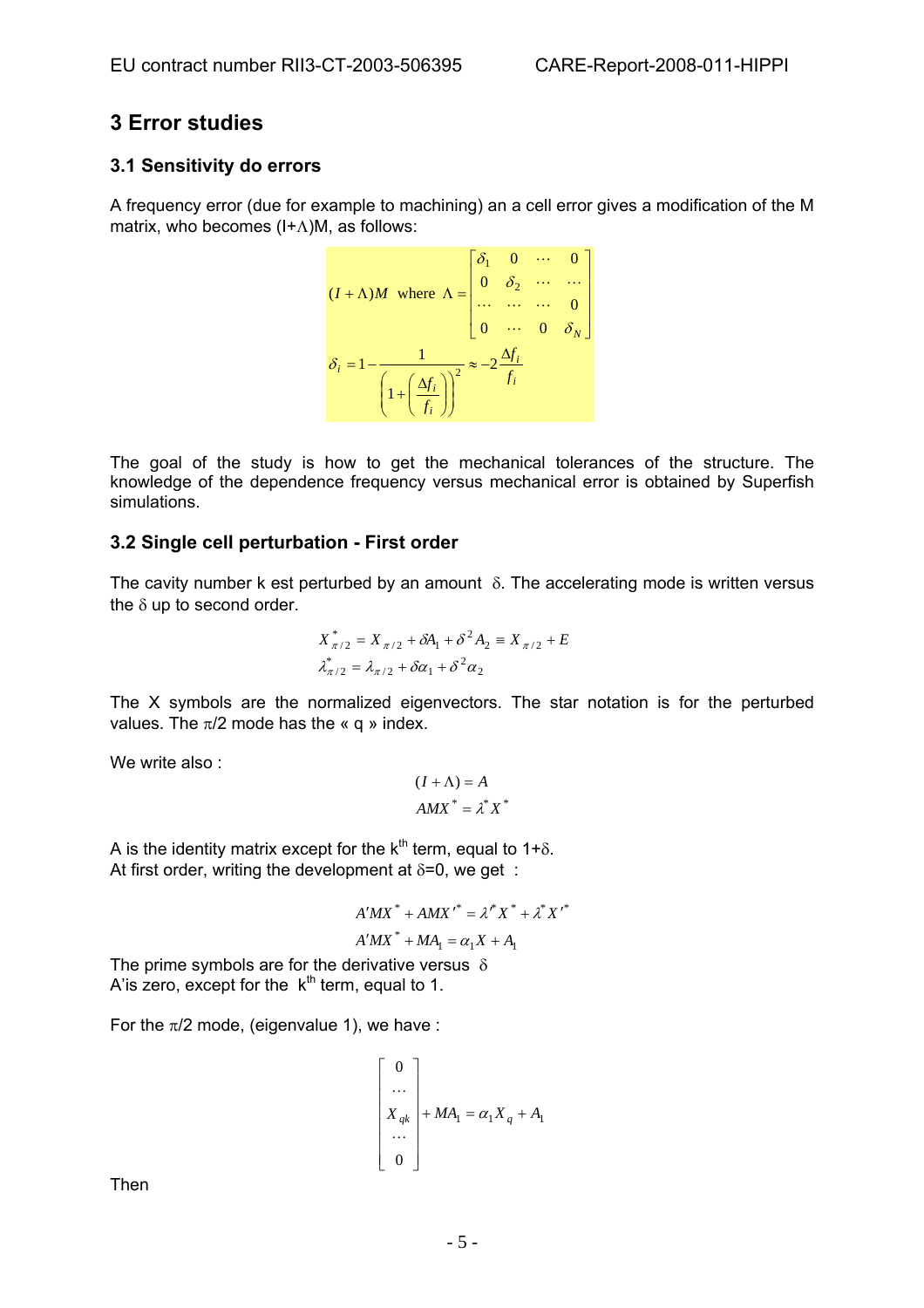$$
Y_q = \begin{bmatrix} 0 \\ \dots \\ X_{qk} \\ \dots \\ 0 \end{bmatrix}
$$

Finally

$$
Y_q + MA_1 = \alpha_1 X_q + A_1
$$

The  $A_1$  vector is decomposed over the orthonormal eigenvectors  $X_i$ , with  $\mu_i$  components. We get:

$$
X_{qk}^{2} + \mu_{q} = \alpha_{1} + \mu_{q} \Rightarrow \alpha_{1} = X_{qk}^{2}
$$
  

$$
X_{qk}X_{ik} + \mu_{i}\lambda_{i} = \mu_{i} \Rightarrow \mu_{i} = \frac{X_{qk}X_{ik}}{1 - \lambda_{i}} \text{ pour } i \neq q
$$

The  $\mu_q$  coefficient is got by writing the conservation of the norm. So, still at first order :

$$
X_{q}^{*2} = 1 = X_{q}^{2} + 2\delta X_{qk} \mu_{q} \Rightarrow \mu_{q} = 0
$$

We observe immediatly that  $\mu_i$  is zero (it is proportional to an alternate sum of cosine terms, over all the modes)

#### *The accelerating mode perturbation is a second order perturbation (at least)*

#### **3.3 Single cell pertur bation - Second order**

The calculation is done now to second order

$$
A''MX^* + 2A'MX' + AMX''^* = \lambda''^*X^* + 2\lambda''X'^* + \lambda X''^*
$$
  

$$
A'MA_1 + AMA_2 = \alpha_2 X + \alpha_1 A_1 + A_2
$$

A vaut is the identity matrix for  $\delta = 0$ .

$$
Y_q + MA_1 = \alpha_1 X_q + A_1 \Rightarrow MA_1 = \alpha_1 X_q + A_1 - Y_q
$$
  
\n
$$
\begin{bmatrix}\n0 \\
\vdots \\
\alpha_1 X_{qk} + A_{1k} - X_{qk} \\
\vdots \\
0\n\end{bmatrix} \equiv Z_q
$$
  
\n
$$
Z_q + MA_2 = \alpha_2 X_q + \alpha_1 A_1 + A_2
$$

The A<sub>2</sub> vector is decomposed again among the eigenvectors, with the  $\varepsilon_i$  cœfficients, leading to:

$$
Z_{qk} X_{qk} + \varepsilon_q = \alpha_2 + 0 + \varepsilon_q \Rightarrow \alpha_2 = Z_{qk} X_{qk}
$$
  

$$
Z_{qk} X_{ik} + \lambda_i \varepsilon_i = 0 + \alpha_1 \mu_i + \varepsilon_i \Rightarrow \varepsilon_i = \frac{Z_{qk} X_{ik} - \alpha_1 \mu_i}{1 - \lambda_i}
$$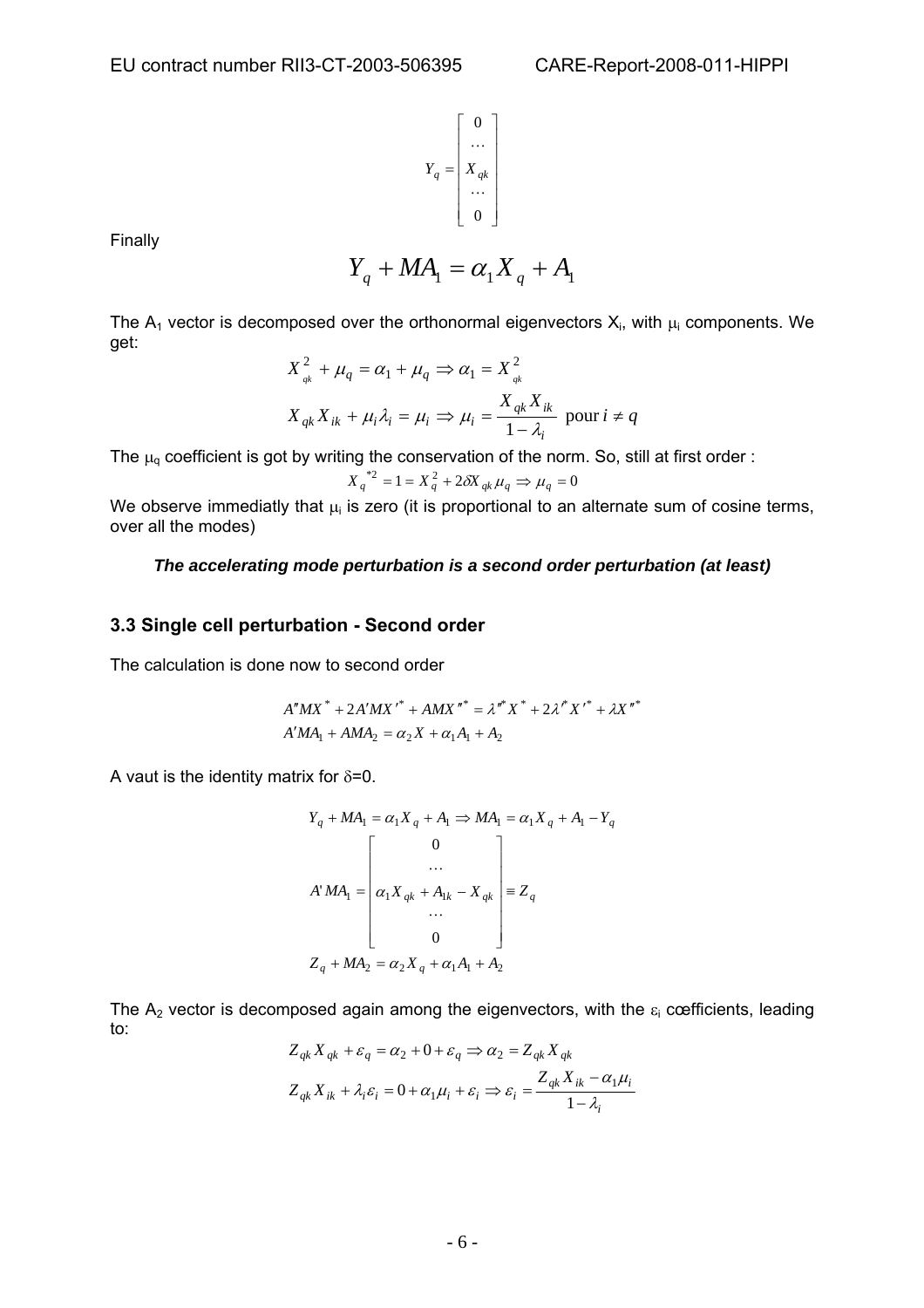The  $\varepsilon_q$  cœfficient is obtained from the norm:

$$
(X_q + \delta A_1 + \delta^2 A_2)^2 = 1
$$
  
\n
$$
1 = X_q^2 + 2\delta A_1 X_q + \delta^2 (2A_2 X_q + A_1^2) = 1 + 0 + \delta^2 (2\varepsilon_q + \sum \mu_i^2)
$$
  
\n
$$
\Rightarrow \varepsilon_q = -\frac{1}{2} \sum \mu_i^2 = -\frac{X_{qk}^2}{2} \sum \frac{X_{ik}^2}{(1 - \lambda_i)^2}
$$

#### **3.4 Several cavities error**

The calculation is the same, to second order. We suppose (for an easier understanding) that two cavities (1 and 2) are perturbed.

The second order terms have been already calculated (previous paragraph), except for the cross terms between cavities 1 and 2.

If the ∂ symbols are used to write the derivation versus the cavity number, we get:

$$
\partial_{12}AMX^* + \partial_1AM\partial_2X^* + \partial_2AM\partial_1X^* + AM\partial_{12}X^* = \partial_{12}\lambda^*X^* + \partial_1\lambda^* \partial_1X^* + \lambda^* \partial_{12}X^*
$$

We rewrite this équation (q is the accelerating mode) :

$$
U_q + M\partial_{12} X_q = \partial_{12} \lambda X_q + V_q + \partial_{12} X_q
$$

So, for i≠q :

$$
\partial_{12} X_q = \sum_i \zeta_i X_i
$$
  
\n
$$
U_q X_i + \zeta_i \lambda_i = 0 + V_q X_i + \zeta_i
$$
  
\n
$$
\Rightarrow \zeta_i = \frac{(U_q - V_q)X_i}{1 - \lambda_1}
$$

And something similar for the q term

#### **3.5 Global sensitivity to errors**

The main parameters are the number of cells (N), the coupling factor (k) and the standard deviation σ of the cell frequency error.

The perturbed mode is now known and written:

$$
X_{qp}^*=\pm 1+\sum \delta_i A_{1p}+\sum_{i\neq j}\delta_i \delta_j B_{ijp}+\sum \delta_i^2 C_{ip}
$$

The mean value of the electric field can be deduced:

$$
\langle X_q^* \rangle = 1 + C\sigma^2
$$

Where C if a function of the  $C_{ip}$  coefficients only.

The RMS value is, hence :

$$
\langle X_{q}^{*2} \rangle = 1 + \sigma^{2} \sum A_{ip}^{2} + \sigma^{4} \sum B_{ijp}^{2} + \sigma^{4} \sum C_{ip}^{2} + 2\sigma^{2} C
$$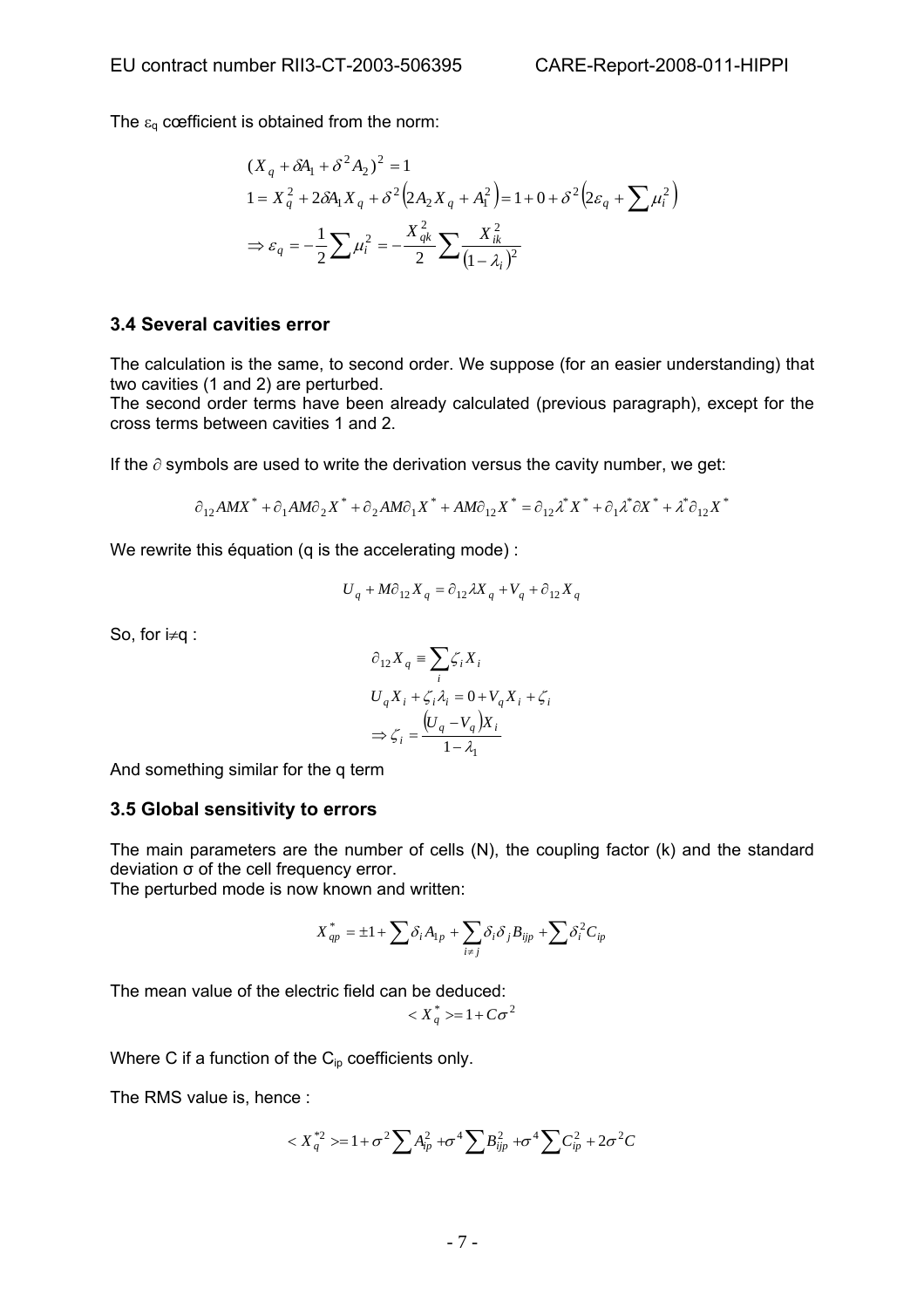The A terms have a zero contribution (as shown previously).

So, the RMS dispersion of the electrical field is :

$$
\sigma_E^2 = \sigma^4 \left[ \sum B_{ijp}^2 + \sum C_{ip}^2 \right]
$$

### **3.6 Scaling laws**

There are  $N^2$  terms, but their amplitude is in 1/N (normalised vectors). They vary like  $k^2$ (terms  $(1 - \lambda_i)^2$ )

Finally:

$$
\sigma_E = \sigma_\delta^2 \frac{\sqrt{N}}{k^2} S
$$

If the relative frequency error is ±∆ 'width in the following table, with an uniform distribution, we get:

$$
\sigma_E = \Delta^2 \frac{4\sqrt{N}}{3k^2} S
$$

The S coefficient can now be used by simulation (modelisation by MAPLE software for example). We perform several to check the scaling laws. We get, for our design,  $S~1.3$ .

| Nb runs | k   | <b>Ncells</b> |    | width    | sigma      | S |            |
|---------|-----|---------------|----|----------|------------|---|------------|
|         | 100 | 0,03          | 11 | 1,00E-03 | 5,60E-03   |   | $1,14E+00$ |
|         | 100 | 0,03          | 11 | 1,00E-03 | 5,60E-03   |   | $1,14E+00$ |
|         | 200 | 0,03          | 11 | 1,00E-03 | 5,70E-03   |   | 1,16E+00   |
|         | 100 | 0,06          | 11 | 1,00E-03 | 1,40E-03   |   | $1,14E+00$ |
|         | 100 | 0,01          | 11 | 1,00E-03 | 4,78E-02   |   | 1,08E+00   |
|         |     | 0,03          | 11 | 2,00E-03 | 2,19E-02   |   | $1,11E+00$ |
|         |     | 0,03          | 11 | 1,00E-04 | 5,60E-05   |   | $1,14E+00$ |
|         |     | 0,03          | 5  | 1,00E-03 | 2,93E-03   |   | 8,84E-01   |
|         |     | 0,03          | 11 | 1,00E-03 | 5,56E-03   |   | $1,13E+00$ |
|         |     | 0,03          | 21 | 1,00E-03 | 8,40E-03   |   | $1,24E+00$ |
|         |     | 0,03          | 23 | 1,00E-03 | 9,72E-03   |   | 1,37E+00   |
|         | 100 | 0,03          | 47 | 1,00E-03 | $1,26E-02$ |   | $1,24E+00$ |

Table 3.1: Estimation of the S parameter by simulation

#### **3.7 Calculation of mechanical tolerances.**

The goal for field homogeneity is  $\pm 2\%$  full width (3 standard deviations), so, if  $\chi$  is the frequency sensitivity versus the mechanical error, and  $\tau$  the mechanical tolerance ( $\pm\tau$  is the full mechanical tolerance), then the contribution of this error to the field deviation is (3 standard deviations):

$$
3\sigma_E = \frac{4\sqrt{N}}{k^2} S \chi^2 \tau^2
$$

The total error is the quadratic sum of the individual values.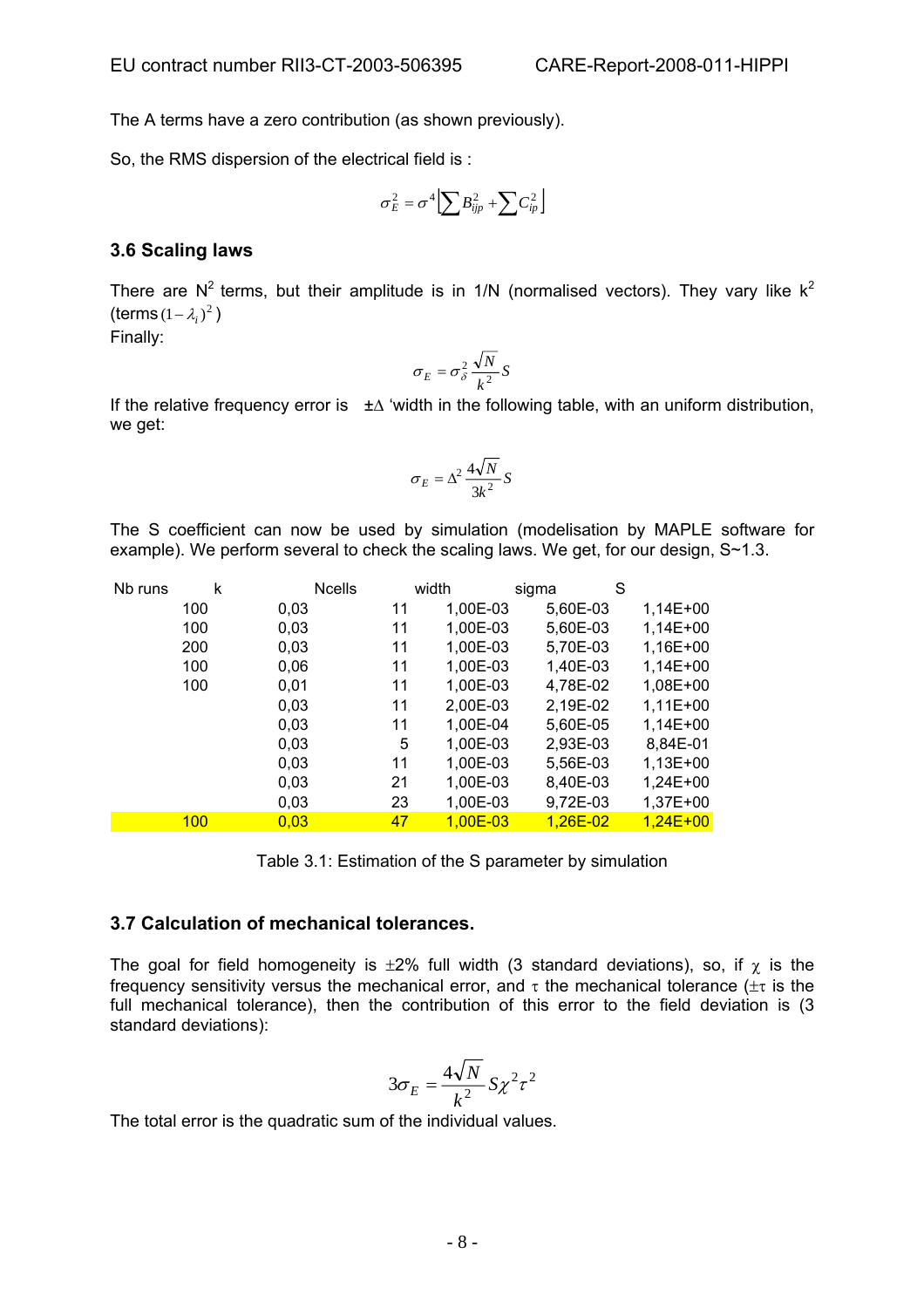## **3.8 Mechanical tolerances and recommendations**

The next table gives the field dispersion obtained by using the standard tolerances that can be achieved by a classical (ie not too expensive) machining. It is done for 2 coupling factors:

| k                | 0,03      |                |            |
|------------------|-----------|----------------|------------|
| <b>Nacc</b>      | 44        |                |            |
| <b>Ncoup</b>     | 40        |                |            |
| S                | 1,3       |                |            |
|                  |           |                |            |
| défaut           | tolerance | ki (%)         | sigma      |
| Diam AC          | 0,25      | 0,27           | 0,01746203 |
| <b>Gap AC</b>    | 0,099     | 0,74           | 0,02056937 |
| <b>Epaisseur</b> | 0,25      | 0,44           | 0,04637378 |
| Angle cône       | 0,25      | 0,024          | 0,00013797 |
| Diam_CC          | 0,25      | 0,43           | 0,0422287  |
| Gap_CC           | 0,099     | $\overline{2}$ | 0,14325877 |
|                  |           |                |            |
|                  |           | 3sigmatotal    | 0,15869753 |
|                  |           |                |            |
| k                | 0,05      |                |            |
| <b>Nacc</b>      | 44        |                |            |
| <b>Ncoup</b>     | 40        |                |            |
| S                |           |                |            |
|                  | 1,3       |                |            |
|                  |           |                |            |
| défaut           | tolerance | ki (%)         | sigma      |
| Diam AC          | 0,25      | 0,27           | 0,00628633 |
| Gap_AC           | 0,1000002 | 0,74           | 0,00755535 |
| <b>Epaisseur</b> | 0,25      | 0,44           | 0,01669456 |
| Angle cône       | 0,25      | 0,024          | 4,967E-05  |
| Diam_CC          | 0,25      | 0,43           | 0,01520233 |
| Gap_CC           | 0,099     | 2              | 0,05157316 |
|                  |           |                |            |

Table 3.2: Field dispersion for the SCL tank

We see that a low coupling factor (3%) leads to 15% dispersion, when a higher value (5%) leads to 6%. This last value is not good enough. In addition, a 5% coupling factor leads to a lower Q-value and too high losses. So the recommendation and the decision has been

- The 3% cou pling factor is a good choice
- A tuning ring is mandatory for this structure (leading to complicated mechanical tuning.



Figure 3.1: Tuning ring at 1GHz (W=20mm, ∆y ring=10mm, thickness 5mm)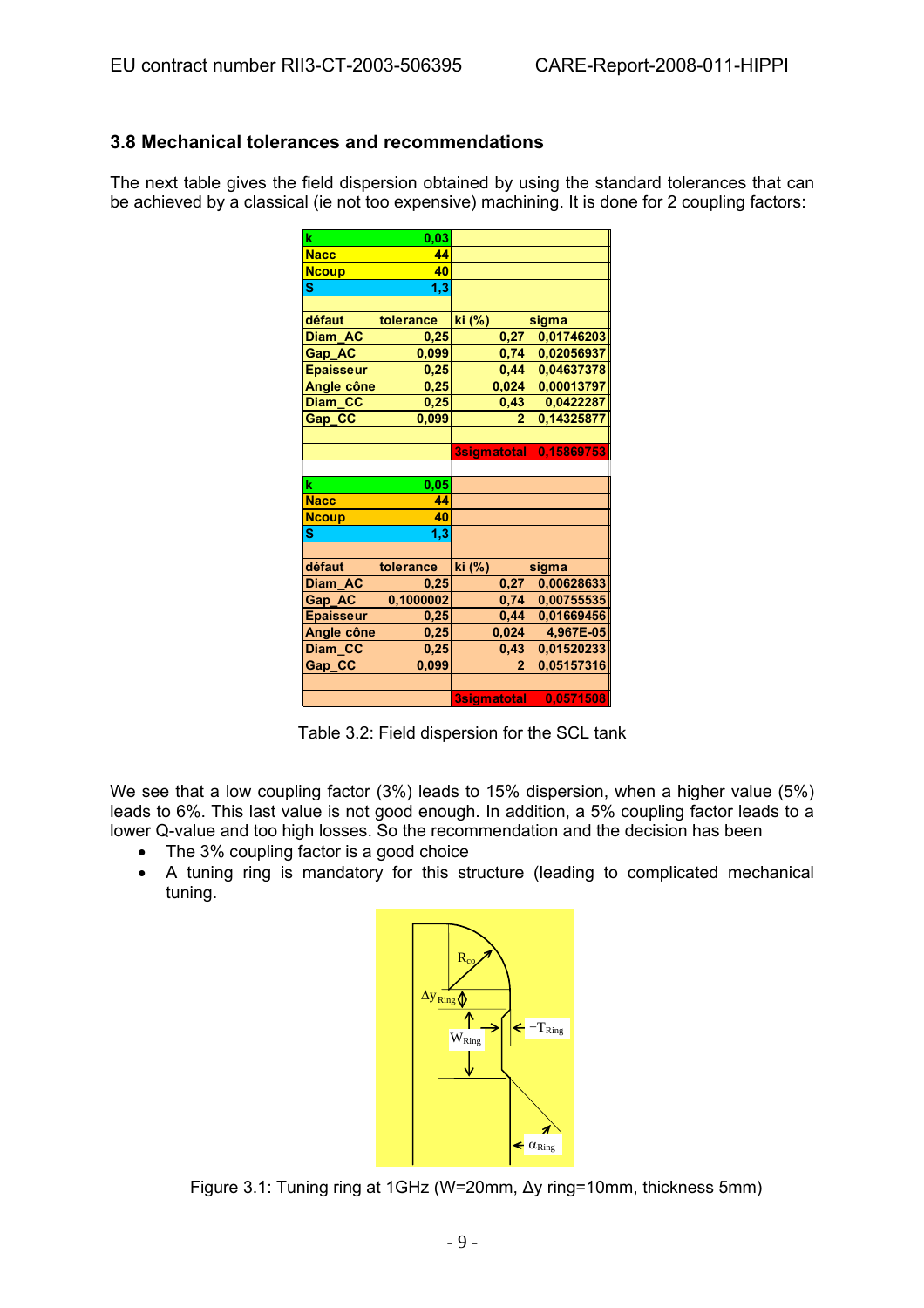## **4 Thermal studies**

These studies have been related in detail in CARE/HIPPI Document-05-0011. An example of the proposed solution is given below, for 704 MHz copper cavities. It has been show that solutions exist for a high duty cycle (15%). Nevertheless (see figure 4.1), a rather omplicated cooling circuit has to be designed. The brazing might be also an issue. This c study has shown a limit around 10-15% duty cycle of such a structure for high duty cycle.



Figure 4.1: cooling system for a 15% duty cycle operation



Figure 4.2: Cavity temperatures for a 15% duty cycle operation

## **Prototype and tuning of individual cells 5**

An aluminium prototype has been built to check low-level frequency aspects. Twenty two plates have been manufactured, permitting the construction of a full size tank. The prototype has been scaled to a reduced size around 1 GHz.

The assembly is done by using ordinary screws. The alignment is done by using centering rings between to half accelerating cells. This structure allows prototype from the smallest size (a few elements) up to full size.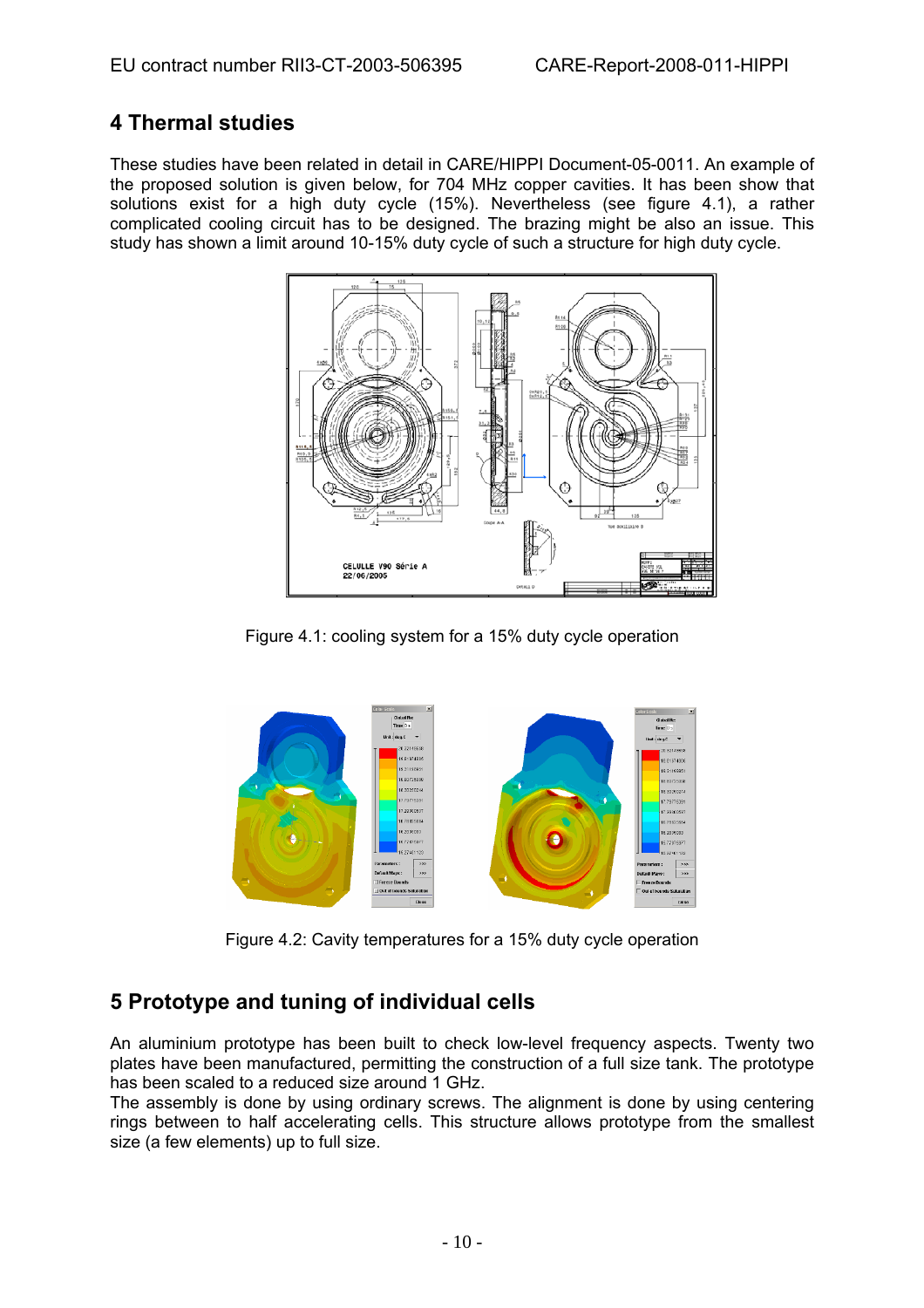## EU contract number RII3-CT-2003-506395 CARE-Report-2008-011-HIPPI





Figure 5.1: view of the prototype (accelerating cells on the left, coupling cells on the right)

## **.1 Tuning of individual cells and k factor measurement 5**

The tuning of the accelerating cells can be done only by machining of the tuning ring. The tuning of the coupling cells can be done in two ways: machining of the gap or an adjustable tuner on the cavity axis.

It has been observed that the correct measurement of an individual frequency is not easy: the cavity volume is not well known (even short-circuiting extremity cells), and the perturbation induced by the measurement system itself (antenna for example) is also unknown. Hence, we cannot guarantee that the measured value is the right one. An alternative procedure has been used, based on an idea from Vittorio Vaccaro (Napoli).

The measurement of the coupling cell resonant frequency is presented figure 5.2. Three lementary plates are assembled. The extremity half-cells are short-circuited. A movable e tuner is introduced in the accelerating cell, leading to a variation (unknown) of its resonant frequency. As the structure is more complex, the influence of the short-circuited extremities is lower.



Figure 5.2: Schematic drawing of the frequency measurement set-up.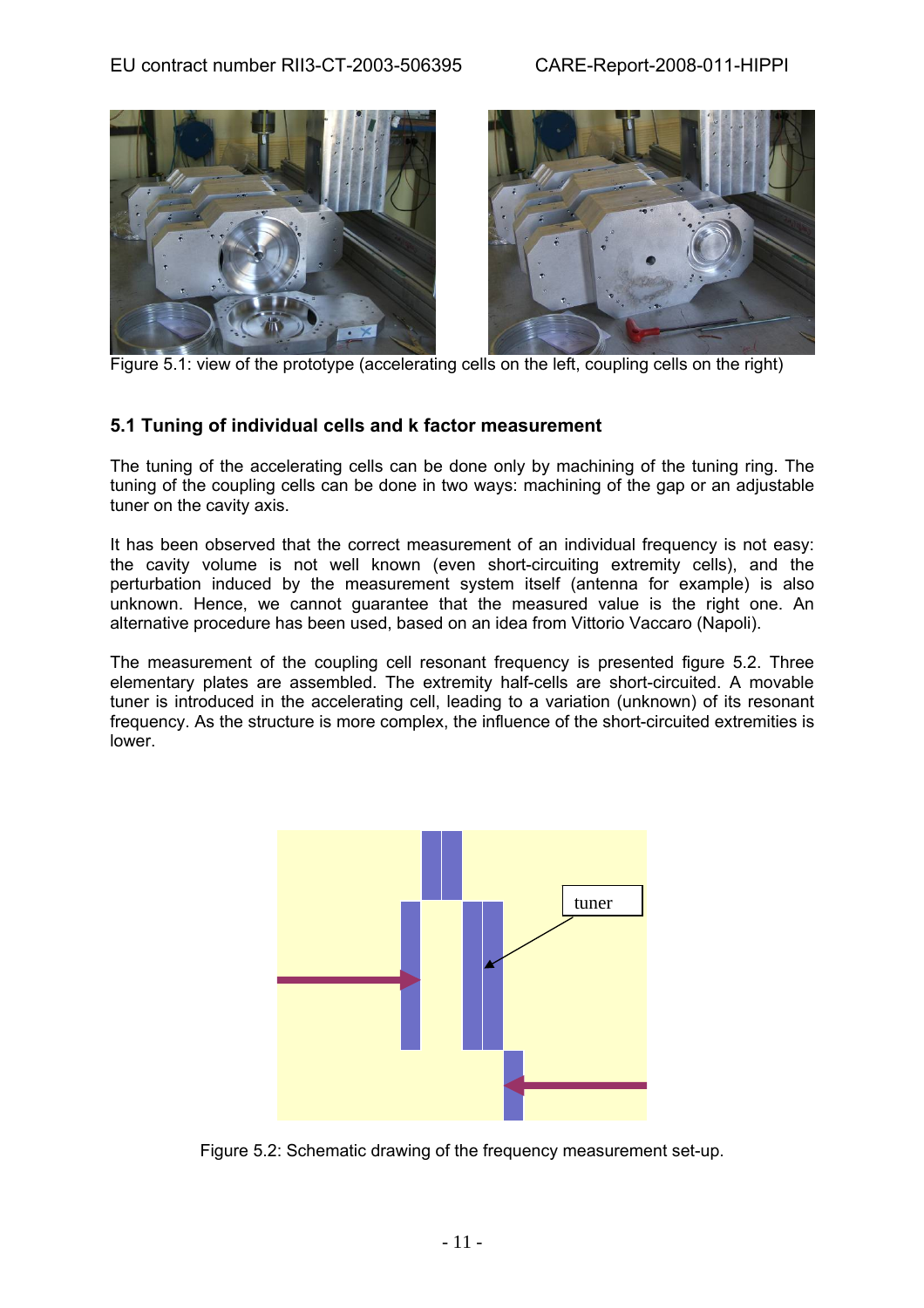Let us assume the frequency of the coupling cell is constant, equal to  $\omega_1$ . Let k be the coupling factor and  $\omega_2$  the adjustable frequency of the accelerating cell. The modes of the system are given by:

$$
\begin{vmatrix} 1 - \frac{\omega_1^2}{\omega^2} & k/2 \\ k/2 & 1 - \frac{\omega_2^2}{\omega^2} \end{vmatrix} = 0
$$

If  $F_1$  and  $F_2$  are the 2 modes frequencies, measured by a network analyser, rewriting the previous equation leads to:

$$
F_1^2 + F_2^2 = \frac{\omega_1^2 + \omega_2^2}{1 - k^2} = Y
$$

$$
F_1^2 F_2^2 = \frac{\omega_1^2 \omega_2^2}{1 - k^2} = X
$$

Then we get :

$$
Y = \frac{\omega_1^2}{1 - k^2} + \frac{1}{\omega_1^2} X
$$

So, by taking several measurements, corresponding to different positions of the tuner, and without ANY knowledge of the frequency of the accelerating cell, we can get the coupling cell frequency as well as the coupling factor by a simple linear fit. An example is given figure 5.3. It must be noticed that for a coupling factor k=0.03, the *uncertainty* due to the fit is around  $7*10^{-5}$ , ie a 2 per mil uncertainty on k.

The same procedure is used to get the accelerating cell frequency.



Figure 5.3: Linear fit among the measured eigenfrequencies

After the measurement of all frequencies, all plates are machined. The frequency variation is linear versus the gap in the coupling cells. For the accelerating cells, the required modification of the tuning ring is more delicate to know. Using Superfish, we draw the "tuning curve" given figure 5.4, giving the frequency variation versus the ring machining, from the original frequency (full tuning ring).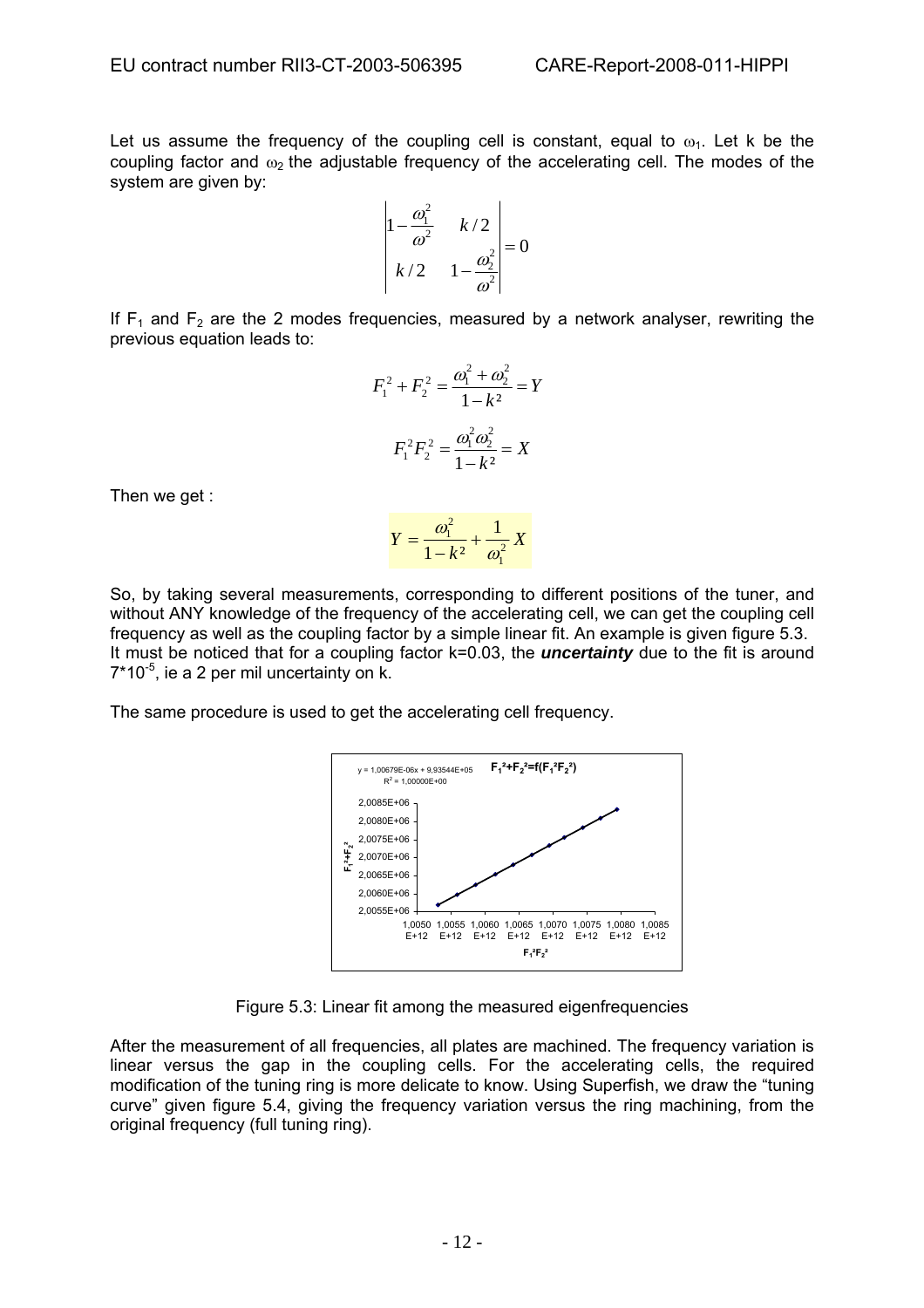



Figure 5.5 show the results of the coupling factor measurement for all the plates.



Figure 5.5: Coupling factor. The abscissa is the plate number. The green points are the results obtained when the accelerating cell is varied, the red one when the coupling is varied. The final uncertainty on k might be 0.1% (absolute value).

## **.2 Measurement of the second order coupling factor 5**

ll the models have supposed the coupling factor from accelerating cell to accelerating cell A (or coupling to coupling) to be zero. The same method can be used to measure it and is summarized below (figure 5.6). We use now 3 full cells (3 modes) and we change the frequency of the central cell. We measure now the mode frequencies apart from the central one, named  $F_2$ , giving again 2 frequencies  $F_1$  and  $F_3$ .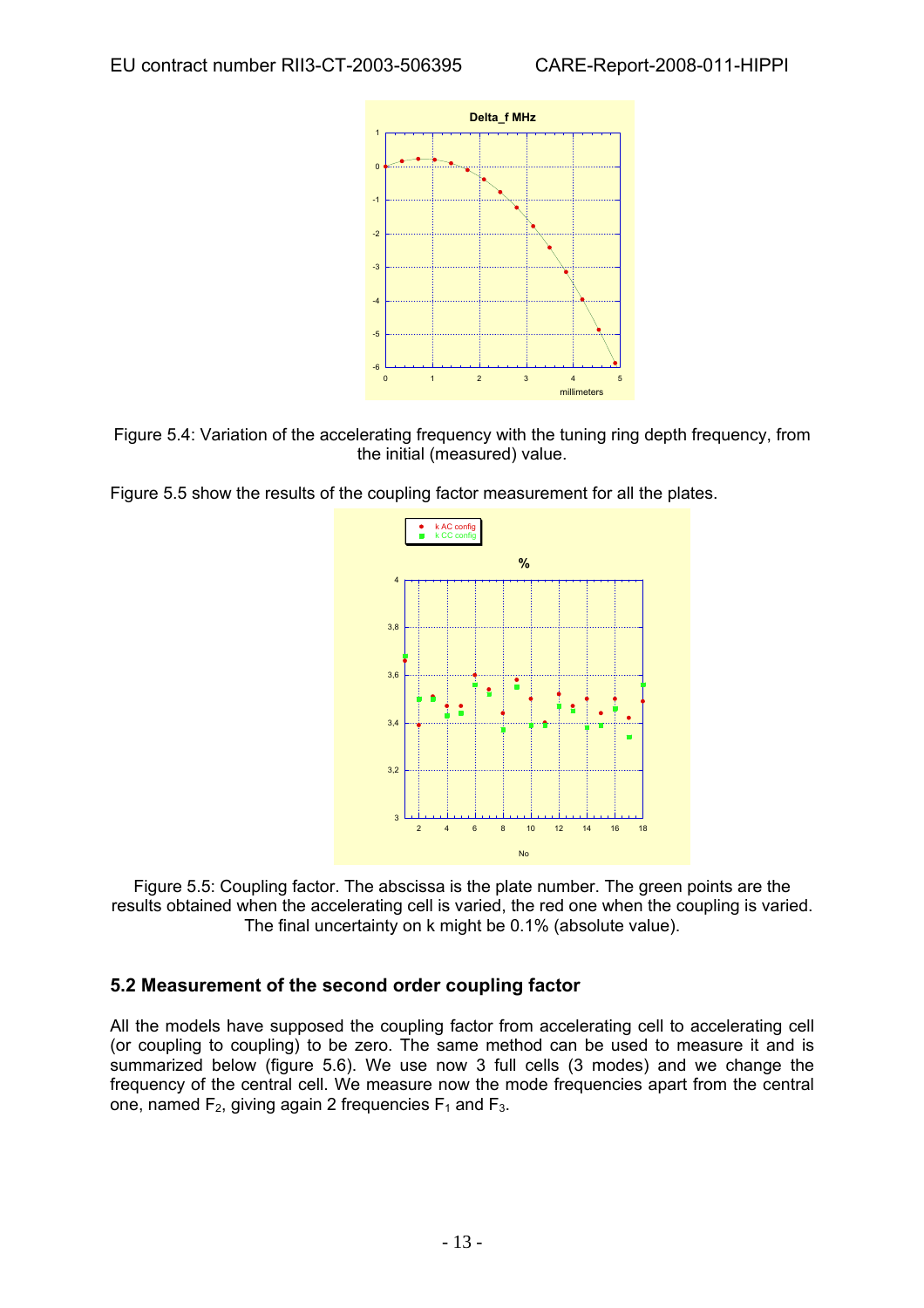

Figure 5.6: Measurement of the second order coupling factor. Four plates are used and end cells are short-circuited. A tuner is put in the central cell to vary the frequency.

The mode frequencies are now solution of the equation:

$$
\begin{vmatrix} 1 - \frac{\omega_1^2}{\Omega^2} & \frac{1}{2}k_1 & K \\ \frac{1}{2}k_1 & 1 - \frac{\omega_2^2}{\Omega^2} & \frac{1}{2}k_2 \\ K & \frac{1}{2}k_2 & 1 - \frac{\omega_3^2}{\Omega^2} \end{vmatrix} = 0
$$

Let us define (K is the second order coupling factor,  $k_1$  and  $k_2$  the previously measured coupling factors from cell to cell):

$$
a = \left(1 - \frac{1}{4}k_2^2 + \frac{1}{2}k_1Kk_2 - K^2 - \frac{1}{4}k_1^2\right)
$$

Hence we get easily:

$$
F_1^2 + F_3^2 = F_1^2 F_3^2 \left( \frac{\omega_1^2 + \omega_3^2}{\omega_1^2 \omega_3^2} - \frac{1}{F_2^2} \right) + \frac{\omega_1^2 \omega_3^2}{\omega_2^2}
$$

It has been observed that the central  $F_2$  remains constant with a very good stability. This has been confirmed by a lot of numerical simulations but not demonstrated (it is not strictly constant). So, again, a linear fit can be used:

$$
Y = F_1^2 + F_3^2
$$

$$
X = F_1^2 F_3^2
$$

$$
Y = \alpha X + \beta
$$

leading to the knowledge of a and, finally of K. The obtained value is K=0.0034. This parameter is important to go further in the system model (it changes significantly the M matrix).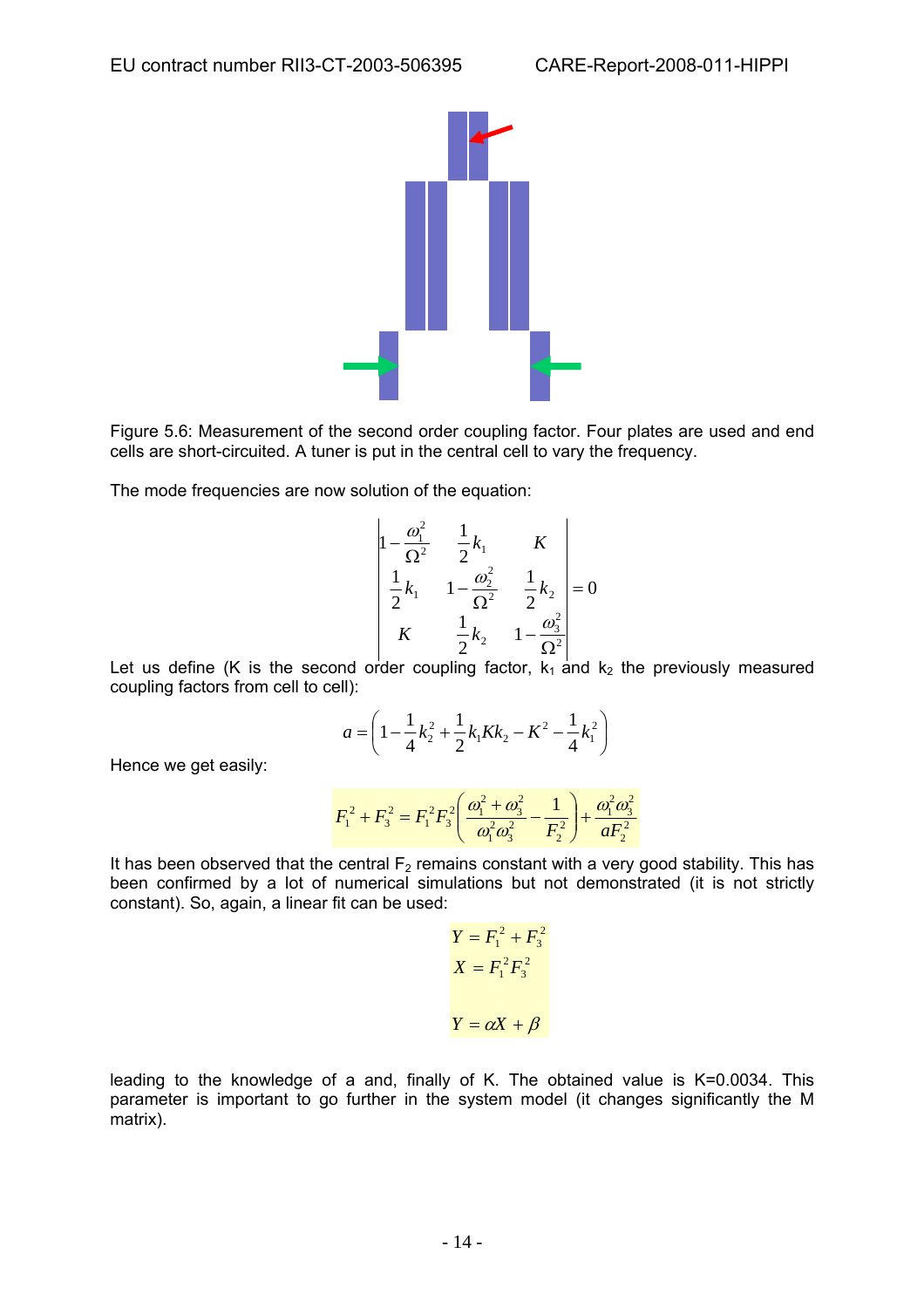## **5.3 Tuning results**

We present here the values before and after frequency tuning. The frequency goal is 1004.5 MHz. One can see (fig 5.8) that the  $9<sup>th</sup>$  accelerating cell has a too low frequency.



Figure 5.7: Tuning. View of the tuning ring after machining (left) and of the small tuner on the coupling cell (right)



Figure 5.8: Frequencies before (left) and after machining (right). The coupling cell are in green, the accelerating cells in red.

What can we expect from this tuning? By using all the measured parameters (coupling factors, frequencies etc), introduced in a realistic M matrix in a MAPLE code, we can get (figure 5.9) the expected mode frequencies for the whole tank. This very simple tool can be used for predicting the modes of any subprototype and for doing comparisons with experiments.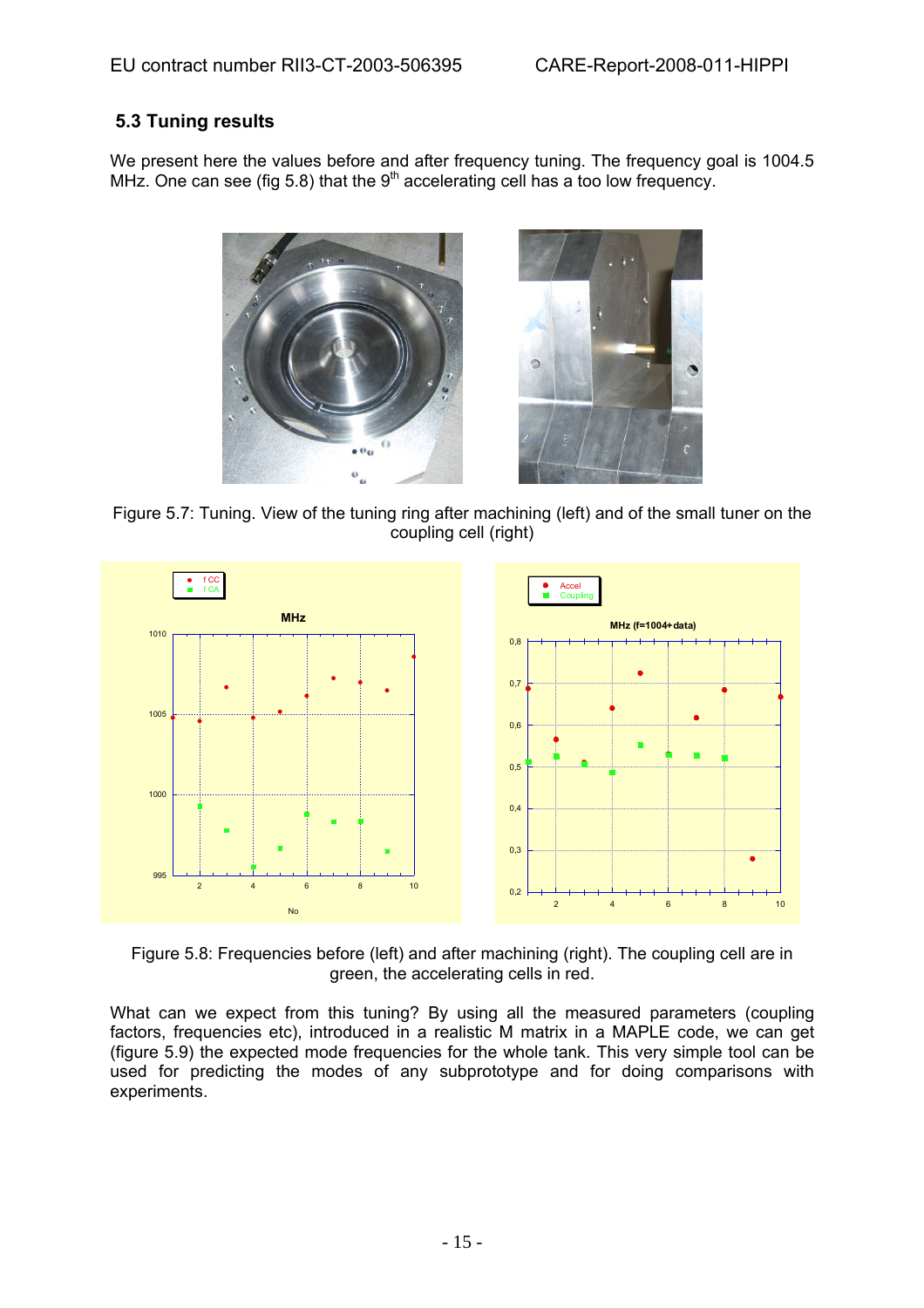

Figure 5.9: Theoretical mode frequencies before and after machining

## **6 Tuning procedures for couple d cavities**

## **6.1 Introduction**

We consider a chain of coupled oscillators like an SCL structure. We show first how the eigenfrequencies and eigenmodes are related to the structure. In a second part we show how, from a measurement of the central mode (close to the ideal  $\pi/2$  mode), we can modify the frequency of each oscillator in order to get the nominal frequency for this central mode with a maximum homogeneity. We show that we can achieve the nominal frequency but that the homogeneity is limited by the homogeneity of the coupling coefficients.

## **6.2 Chain of coupled oscillators**

We consider (again) a chain of N oscillators, with N an odd integer. Each oscillator has a frequence ω<sub>i</sub> and is coupled to the next one by a coupling factor k<sub>i</sub>/2 (the factor 2 is needed to have k the classical inductive coupling factor). We consider also the  $K_i$  "second order" coupling factors form cell i to cell i+2.

In the most ideal case, such a system is such as  $\omega_i = \omega_0$ ,  $k_i = k_0$ ,  $K_i = 0$ . The eigenfrequencies are related to the M<sub>0</sub> NxN tridiagonal matrix where (*this matrix is slightly if e d ferent from the M matrix given before, depending on the boundary conditions on th prototype, but the results are similar*):

$$
M_0 = \begin{bmatrix} 1 & k_0/2 & 0 & 0 \\ k_0/2 & 1 & \cdots & \cdots \\ \cdots & \cdots & \cdots & k_0/2 \\ 0 & \cdots & k_0/2 & 1 \end{bmatrix}
$$

If  $\lambda_n$  is an eigenvalue of M $_0$ , it is related to the eigenfrequency by the relation  $\lambda_n=\left(\frac{\omega_0}{\omega_i}\right)^2$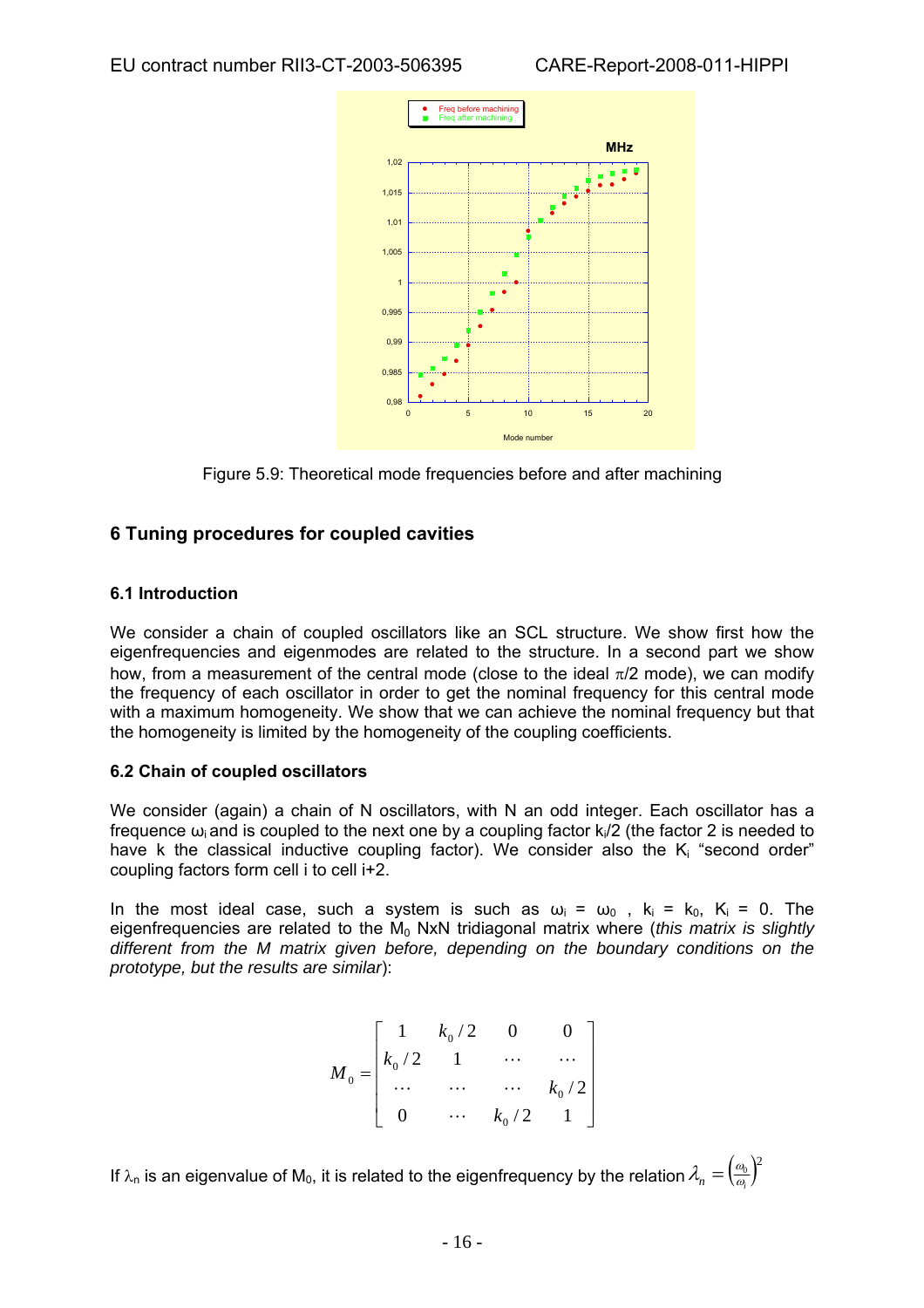

More generally,  $M_0$  has a set of N orthogonal eigenvectors. We normalize them to get an orthonormal basis of eigenvectors written  $X_i$  in the following. The normalized vector for the  $\pi/2$  mode will be written X<sup>\*</sup> because it has a specific role in the following.

In the general case, we must consider the matrices:

$$
M = \begin{bmatrix} 1 & k_1/2 & K_1 & 0 & \cdots & 0 \\ k_1/2 & 1 & k_2/2 & \cdots & \cdots & \cdots \\ K_1 & k_2/2 & 1 & k_3/2 & K_2 & \cdots \\ 0 & \cdots & \cdots & \cdots & \cdots & \cdots \\ \cdots & \cdots & \cdots & \cdots & \cdots & \cdots \\ 0 & \cdots & \cdots & K_{N-1} & k_{N-1}/2 & 1 \end{bmatrix}
$$

$$
\Lambda = \begin{bmatrix} \frac{\omega_0^2}{\omega_1^2} & 0 & \cdots & 0 \\ 0 & \frac{\omega_0^2}{\omega_2^2} & \cdots & \cdots \\ \cdots & \cdots & \cdots & 0 \\ 0 & \cdots & 0 & \frac{\omega_0^2}{\omega_N^2} \end{bmatrix}
$$

Here  $\omega_0$  is the frequency of the  $\pi/2$  mode that MUST be achieved. It is introduced in the second matrix in order to have it close to the identity matrix and to be able to use perturbative methods.

The eigenfrequencies and eigenmodes are hence given by the relation

$$
\Lambda MX = \frac{\omega_0^2}{\omega^2}X = \lambda X
$$

 $X$  is any eigenmode, and  $\omega$  the eigenfrequency. Once again, this expression is independent of  $\omega_0$  but this writing will be helpful for programming.

#### **Remark: stop band**

Suppose all the K coefficients are zero. Suppose  $k_i = k_{i+2} \neq k_{i+1}$ . In this case, the  $k_i$  series consists of 2 values only. The central mode eigenvalue depends on the value of  $k_1$  and can take 2 values. This difference gives the *stopband*.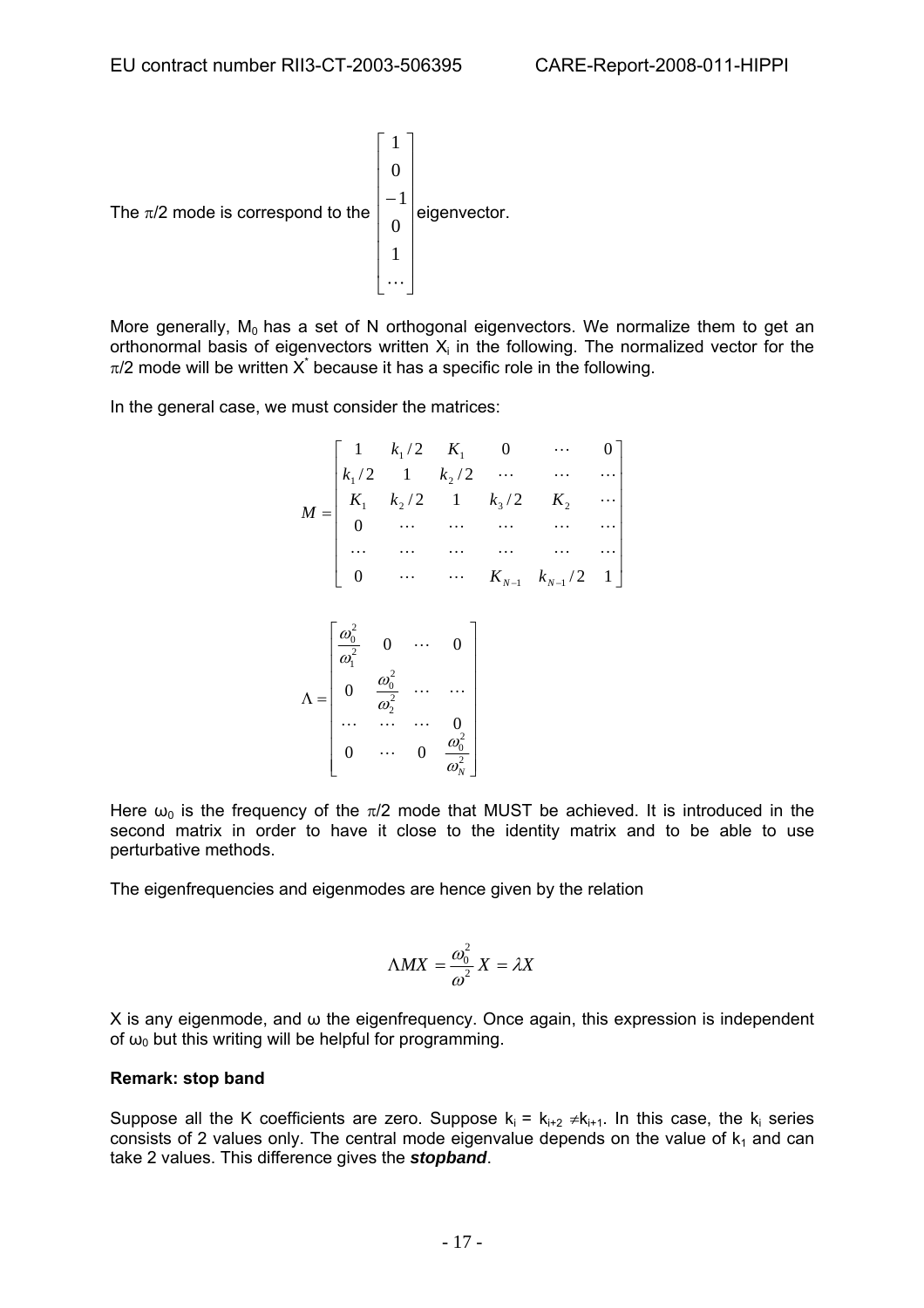## **6.3 Tuning procedure**

This paragraph is a first analysis. It has to be improved and probably corrected, depending on the experimental results.

The tuning objectives are:

- To get the right frequency  $\omega_0$  for the central mode
- To act only on the accelerating cells for a SCL (we will see that, anyway, we can act only on these cells for the  $\pi/2$  mode tuning)
- To have the best possible homogeneity for the accelerating cells.
- To have zero in the coupling cells

We measure the central mode (in fact we measure only the mode amplitude in the odd cells in the case of an SCL structure and, in this case, we suppose the field to be zero in the coupling cells). We suppose the normalized (norm equal to 1) central mode not too far from the  $\pi/2$  normalized mode.

Let  $X_m$  be the measured mode and  $\lambda_m$  the associated eigenvalue (obtained by measurement of the mode frequency).

$$
\lambda_m = \Bigr( \frac{\omega_0}{\omega_m} \Bigr)^{\!\!2} \quad \stackrel{\text{We have}}{}
$$

with  $\omega_m$  the measured frequency and  $\omega_0$  the frequency needed.

We have:

$$
\Lambda M X_m \equiv T X_m = \lambda_m X_m
$$

All matrixes being unknown (only the mode and its eigenvalue are known)

Let us consider now a small perturbation E, acting on the accelerating cells only (or not if it appears to be really necessary). E is in fact a set of perturbations. Let us see how such a perturbation acts on eigenvectors. So let us rewrite the problem (the idea being to get corrections):

$$
(I+E)TX_m = \lambda_m X_m
$$

Let us decompose the mode over the eigenvectors, and rewrite the eigenvalue as a perturbation of the nominal eigenvalue (1 for the  $\pi/2$  mode):

$$
\begin{cases} X_m = (1+\varepsilon)X^* + \sum \alpha_i X_i \\ \lambda_m = \lambda^* + \delta = 1 + \delta \end{cases}
$$

By scalar products, we get:

$$
_{i} = \frac{1}{\lambda^{*} - \lambda_{i}} \widetilde{X}_{i} EX^{*} dx
$$

$$
\delta = d\lambda^{*} = \widetilde{X}^{*} EX^{*} dx
$$

We can work now to first order only (perturbative method), leading to (the  $\sim$  is transposition):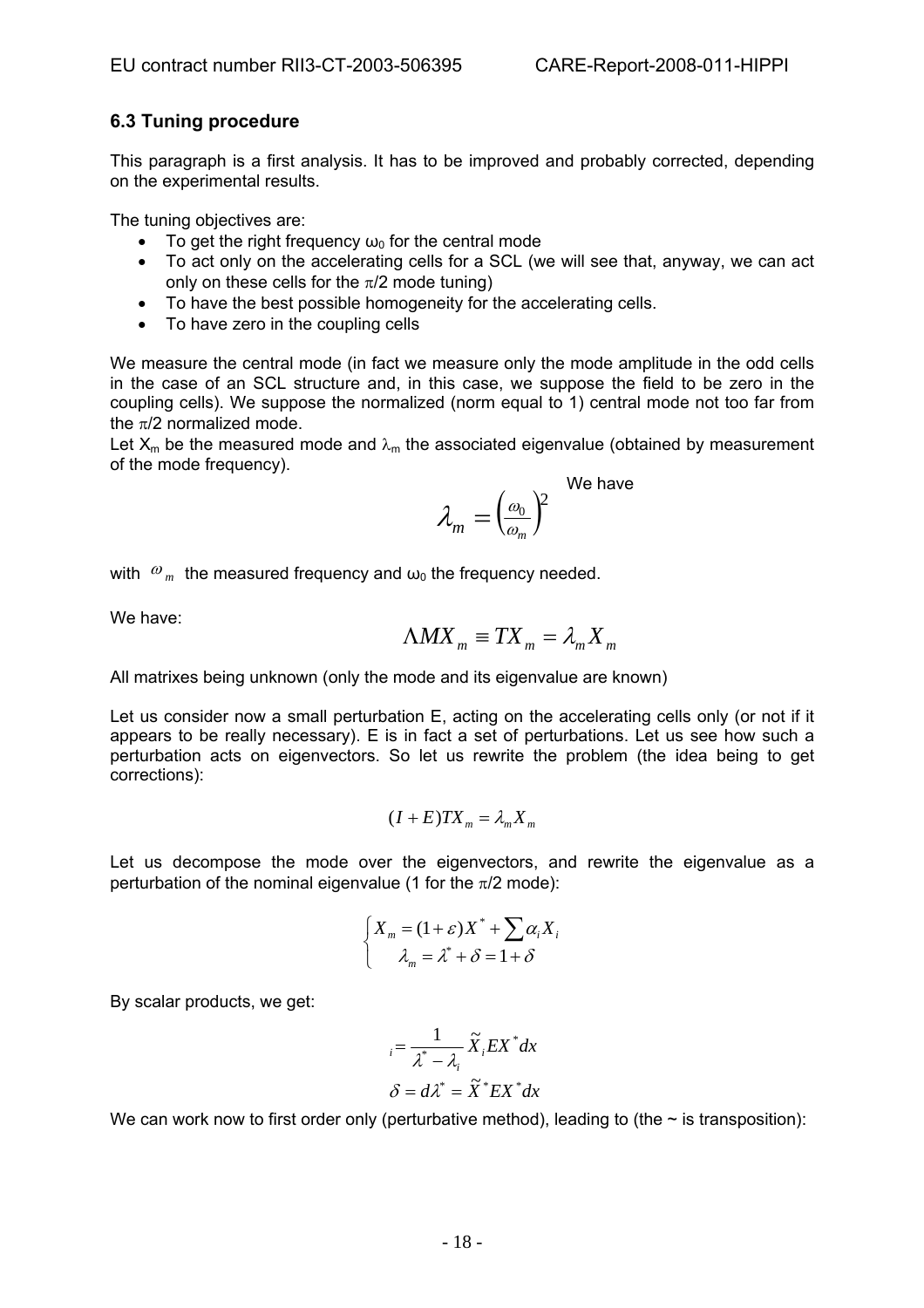$$
\left[\begin{array}{c}\n1 \\
\overline{\lambda}^* - \overline{\lambda}_1 \\
\vdots \\
\overline{\lambda}^* - \overline{\lambda}_{N-1} \\
\overline{\widetilde{X}}^*\n\end{array}\right]\n\left[\begin{array}{c}\nE_1 X_1^* \\
0 \\
E_3 X_3^*\n\end{array}\right]\n=\n\left[\begin{array}{c}\n\alpha_1 \\
\vdots \\
\alpha_{N-1} \\
\delta\n\end{array}\right]
$$

Due to the  $\pi/2$  mode components, we see we can act only on the accelerating cells as far as first order is concerned. All cells, on the opposite, are concerned by second order.

The correction is now deduced by rewriting this equation and solving it. As the system has more equations than unknown, we proceed by a least squares method, which is obvious for linear system by multiplying by a transpose matrix and inverting the square matrix obtained by this way.

$$
A\begin{bmatrix} E_1 \\ 0 \\ \cdots \\ E_N \end{bmatrix} = B \Longrightarrow \begin{bmatrix} E_1 \\ \cdots \\ E_N \end{bmatrix} = (\widetilde{A}A)^{-1} \widetilde{A}B
$$

This approach, once again, is preliminary and must be checked and finalized.

The experimental work started on a reduce set of cell (7) and is based on the bead pull method.



Figure 7.1: view of the 7 cell prototyp e

A first measurement has shown a field dispersion up to 15%. Further and detailed studies have now to be done. Results are expected for mid-2008.